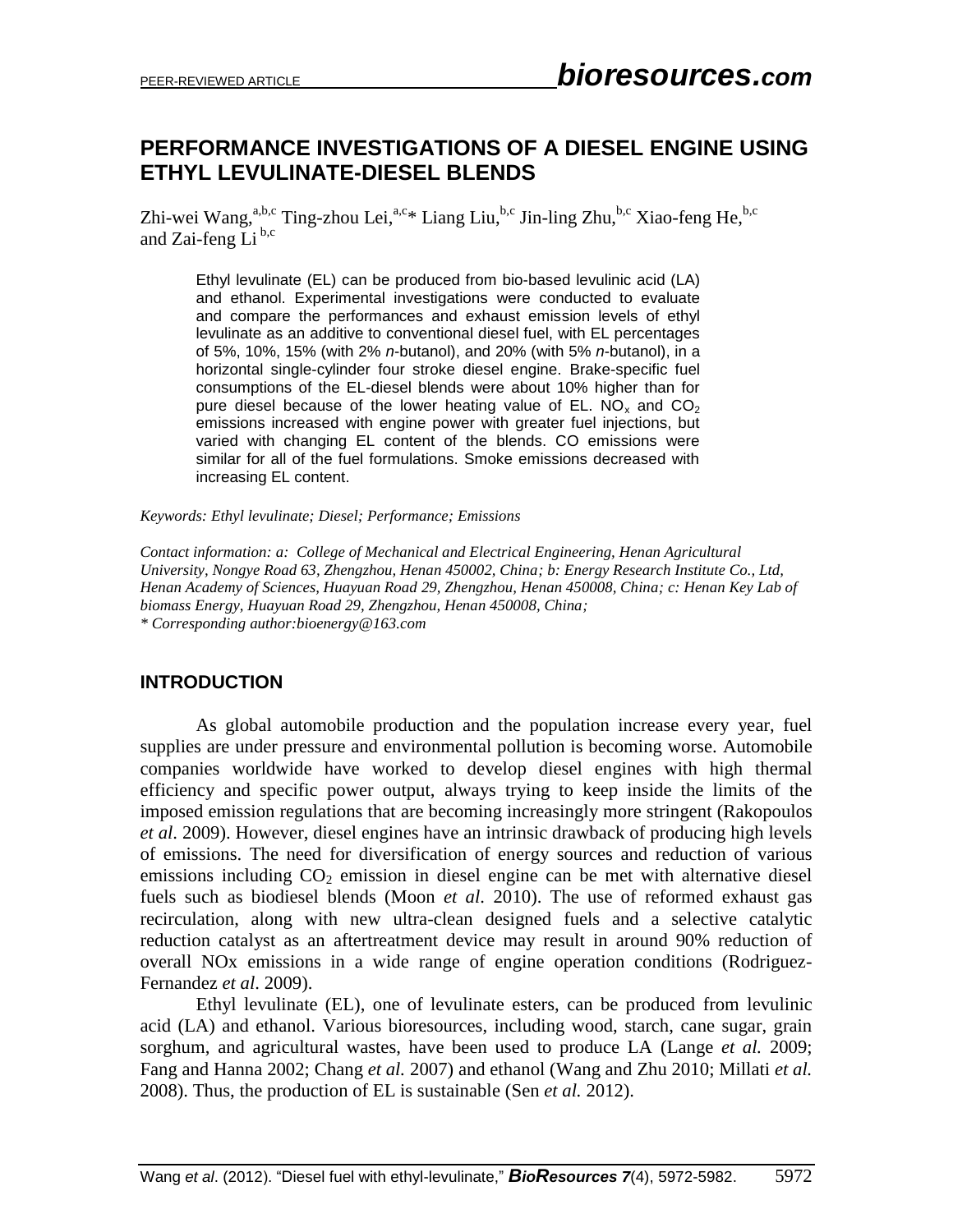Compared with a gasoline engine, a diesel engine generally has higher efficiency, longer working lifetime, and less carbon monoxide (CO) emissions; however, a diesel engine has higher soot and  $NO<sub>x</sub>$  emissions, which can negatively impact the environment (Windom *et al.* 2011). Many studies have focused on solutions to these problems, and one of the most important methods is to add oxygenated components to the fossil fuel. The addition of oxygenated compounds to fossil fuels has been shown to provide completely smoke-free combustion when 38% (by mass) of oxygen is incorporated into the diesel fuel (Miyamoto *et al.* 1998). The main oxygenated organic compounds are biodiesel, alcohols, and ethers. The most common method to produce biodiesel is transesterification of vegetable oil, waste animal fats, or restaurant greases (yellow grease) with a short-chain alcohol (Balat 2011; Yusuf *et al.* 2011). Trans-esterified biodiesel differs from fossil diesel, which consists of paraffin and aryl hydrocarbons, in its chemical characteristics. Biodiesel also exhibits different physical properties than fossil diesel, such as higher cetane number, lower heating value, higher viscosity, and higher flash-point. The different properties may in turn affect the combustion and emissions in a diesel engine (Kousoulidou *et al.* 2010).

Barabás *et al.* (2010) showed that performance of a compression-ignition engine was worse when fuelled with diesel–biodiesel–bioethanol blends than with fossil diesel. This was because of the lower heating value of the biofuels compared with that of diesel fuel, especially at low engine loads. CO and unburned hydrocarbon (HC) emissions decreased, especially at medium and low loads, but  $CO<sub>2</sub>$  and  $NO<sub>x</sub>$  emissions increased. Buyukkaya's (2010) investigation indicated that using rapeseed oil decreased smoke opacity, lowered CO emissions, and increased brake-specific fuel consumption (BSFC) compared with fossil diesel fuel, while the combustion behaviors of rapeseed oil and blends with diesel closely followed those of standard diesel.

Rakopoulos *et al.* (2008) compared the performance and exhaust emission levels when ethanol was used as a supplement to conventional diesel fuel. They reported that the smoke density and  $NO<sub>x</sub>$  and CO emissions were equal or slightly reduced, while the HC emissions were higher. Concerning engine performance, slightly increased BSFCs have been observed with increasing ethanol content for blends with a corresponding very slight increase in brake thermal efficiency (BTE). Rakopoulos *et al.* (2010) later reported the effects of butanol added to diesel fuel; the result showed that with the use of the butanol-diesel fuel blends, the smoke density,  $NO<sub>x</sub>$ , and CO emissions were reduced, but the HC emissions and BSFC were increased relative to those of the neat diesel fuel. Luján *et al.* (2009) found that biodiesel could be safely used at small blending ratios with normal diesel fuel in a diesel engine. In that study, biodiesel consumption was higher than that of diesel fuel at the same engine efficiency, and particulate matter (PM), and CO, HC, and  $NO<sub>x</sub>$  emissions were also higher. Huang *et al.* (2009) reported that the BTEs were comparable when ethanol–butanol–diesel blends were combusted in a diesel engine; while BSFCs increased, smoke opacity decreased, CO and HC emissions decreased under some conditions, and  $NO<sub>x</sub>$  emissions varied with different engine speeds, loads, and blends. Çelikten *et al.* (2010) compared the performances and emissions of a diesel engine fuelled with fossil diesel or with blends of rapeseed oil and soybean oil methyl esters. They established that biodiesel could be used as an alternative diesel fuel without any modification to the diesel engine. However, the authors reported that these biodiesel fuels performed worse than normal diesel fuel; the poorer engine performance was attributed to the lower calorific values and higher viscosities of the biodiesel fuels.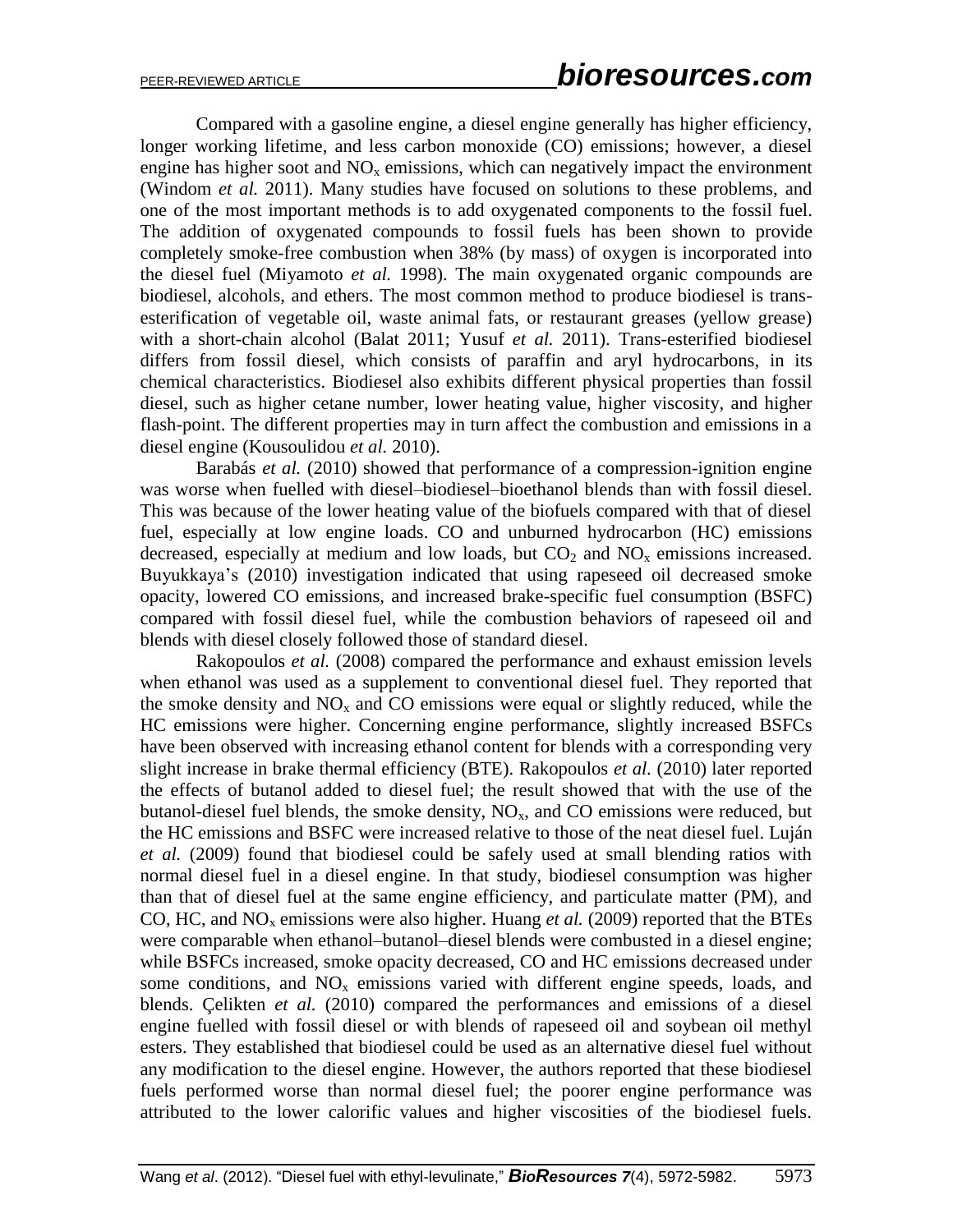Comparison of three different fuels showed that rapeseed and soybean biodiesel fuels generated less CO and smoke levels than diesel fuel, but had higher  $NO<sub>x</sub>$  emissions at all injection pressures. Sayin (2010) reported that BSFC and  $NO<sub>x</sub>$  emissions increased, while BTE, smoke opacity, and CO and HC emissions decreased with methanol–diesel and ethanol–diesel fuel blends. Qi *et al.* (2011) found that adding fuels having higher oxygen contents and higher volatilities, such as diethyl ether and ethanol, was a promising technique for using biodiesel/diesel blends efficiently in diesel engines without requiring any modifications to the engine. A biodiesel blended fuel was shown to have reduced aldehyde emissions from diesel engine exhaust (Demirbas 2009a).

Significant barriers remain to using ethanol as a fuel for diesel engines. Compared with conventional diesel fuel, ethanol has a lower density and lower viscosity, which makes it difficult to mix with diesel fuel without the assistance of other additives. Biofuels from vegetable oil and animal fat have poor low-temperature properties; most have cloud points between 2 and 15  $\degree$ C. Additionally, they have viscosities that can rise to much higher levels than most fossil diesel fuels, which can increase pump stress. The high cloud point makes using biodiesel fuel challenging in colder climates (Demirbas, 2009b).

A new processing technique was recently developed that converts the carbohydrates found in plant biomass into ethyl-levulinate (EL) (Mascal and Nikitin 2009). EL has properties making it an attractive oxygenation additive for diesel fuel. The Biofine process can convert approximately 50% of the mass of the six-carbon sugars to levulinic acid **(**LA), with 20% being converted to formic acid and 30% to tars (Fitzpatrick 1990, 1997). This process can make EL available at lower production costs. EL has an oxygen content of 33%. Hayes (2009) reported that a blend of 20% EL with 79% petroleum diesel and 1% co-additive had 6.9% oxygen content, and was significantly cleanerburning. The fuel had high lubricity and low sulfur content, and met all the diesel fuel specifications required by ASTM D-975. Recently, Windom *et al.* (2011) analyzed the distillation curve of blends of EL–diesel and fatty acid–levulinate ester biodiesel, and Joshi *et al.* (2011) investigated the cloud points (CP), pour points (PP), and cold-filterplugging points (CFPP) of biodiesels prepared from cottonseed oil and poultry fat with EL contents of 2.5, 5.0, 10.0, and 20.0 vol%.

To the best of our knowledge, there have not been any investigations of the effects of EL when it is blended with diesel fuel on engine performance and emissions. The present paper compares the characteristics of EL–diesel fuel blends having EL contents of 5, 10, 15 (with 2% *n*-butanol), and 20 (with 5% *n*-butanol) vol% with pure diesel fuel.

### **EXPERIMENTS**

### **Experimental Apparatus**

Engine performance was measured with an eddy current dynamometer (DW25, Chengbang, China) with 120 N•m torque and 25 kW of measurement capacity (accuracy of  $\pm 0.5$  N•m torque). Engine speed and fuel consumption were measured by a tachometer (accuracy of  $\pm 1$  rpm) and a digital intelligent fuel consumption meter (ET2500, accuracy of  $\pm 8$  g·h<sup>-1</sup>). During the tests, all measured performance data and control parameters were exchanged between the test apparatus and the computer by an ET2000 intelligent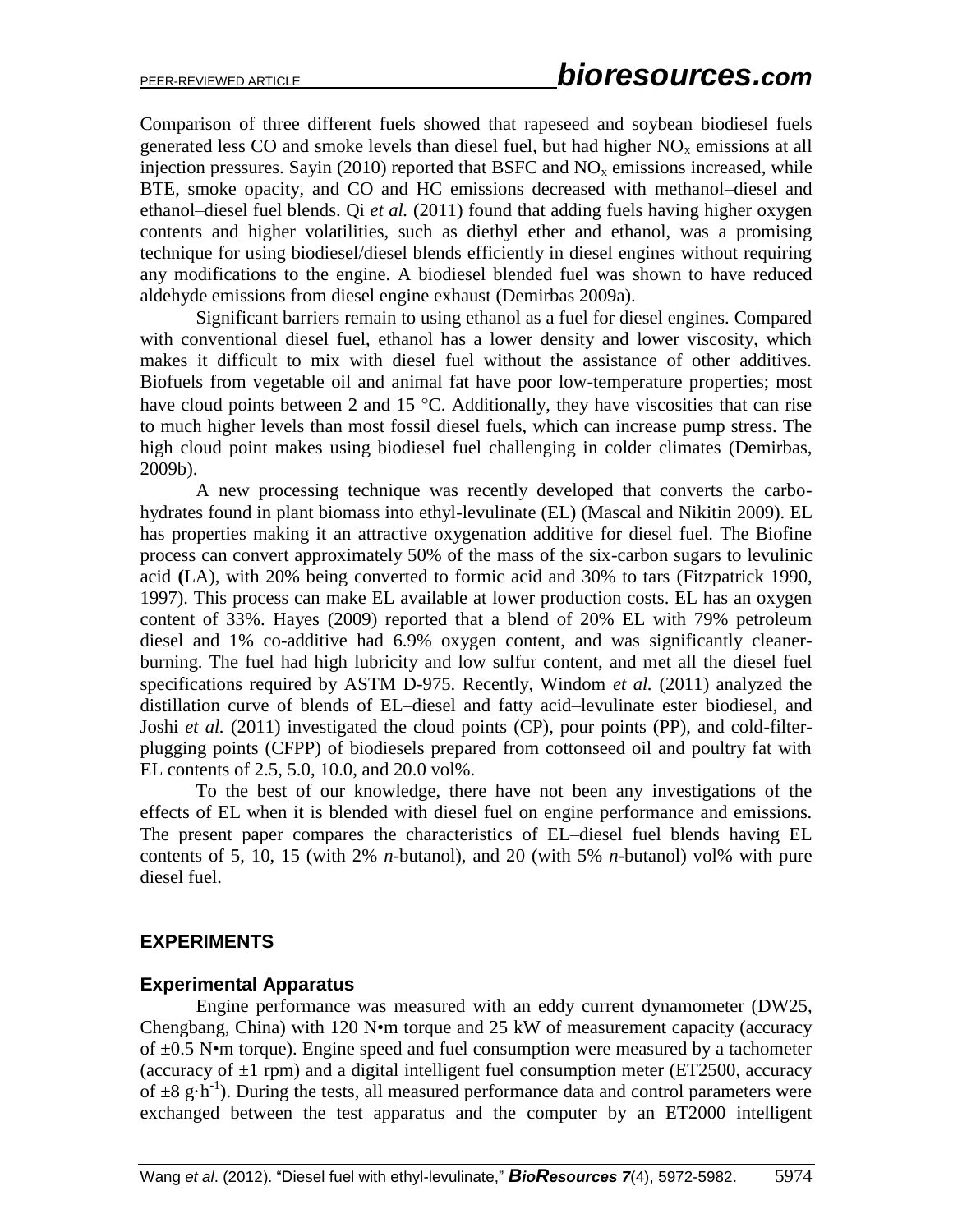measurement and control system (Chengbang, China). Engine exhaust gas components  $(HC, CO<sub>2</sub>, and NO<sub>x</sub>)$  were measured with an exhaust gas analyzer (Testo360, Germany), CO was measured with an exhaust gas analyzer (FGA-4100, China), and light absorption coefficient (*k*) were measured with a smoke opacity analyzer (FTY-100, China). The emission test range and accuracies were as follows:  $NO<sub>x</sub>$ : 0 to 1000 ppm,  $\pm$ 3.8%; CO: 0 to 9.99%,  $\pm$  0.06%; CO<sub>2</sub>: 0 to 20%,  $\pm$  1.5%; *k*: 0 to 16  $\mathrm{m}^{\text{-}1}$ ,  $\pm$  2.0%.

The apparatus used for fuel performances and emissions tests is shown in Fig. 1. A horizontal, single cylinder, four stroke diesel engine was used, and its specifics are listed in Table 1.



- 6) Fuel container, 7) Fuel consumption meter,
- 8) Exhaust gas analyzer, 9) Control unit,
- 10) Exhaust gas analyzing probe.



| <b>Item</b>               | <b>Description</b>                       |  |  |  |  |
|---------------------------|------------------------------------------|--|--|--|--|
| Type                      | Horizontal Four-Stroke, Single Cylinder  |  |  |  |  |
| <b>Combustion System</b>  | Direct Injection                         |  |  |  |  |
| Bore x Stroke (mm)        | $110 \times 115$                         |  |  |  |  |
| Displacement (L)          | 1.093                                    |  |  |  |  |
| Compression ratio         | 17:1                                     |  |  |  |  |
| Max Power (kW)            | 14.7                                     |  |  |  |  |
| Max Speed (rpm)           | 2200                                     |  |  |  |  |
| <b>Cooling Method</b>     | <b>Water Cooling System</b>              |  |  |  |  |
| <b>Lubrication Method</b> | <b>Combined Pressure &amp; Splashing</b> |  |  |  |  |

**Table 1.** Specifics of the Tested Diesel Engine

The system was warmed up for at least 30 minutes before each test; the warm-up time was increased to 3 hours if the fuel was changed to ensure that the fuel in the lines and engine had been completely replaced. The maximum speed and power of the engine were 2200 rpm and 14.7 kW, respectively. Based on preliminary noise and system stability testing with pure diesel over the full engine speed range (800 to 2200 rpm), 1200 rpm was set as the speed for each test. Then the torque was changed from 3.0 to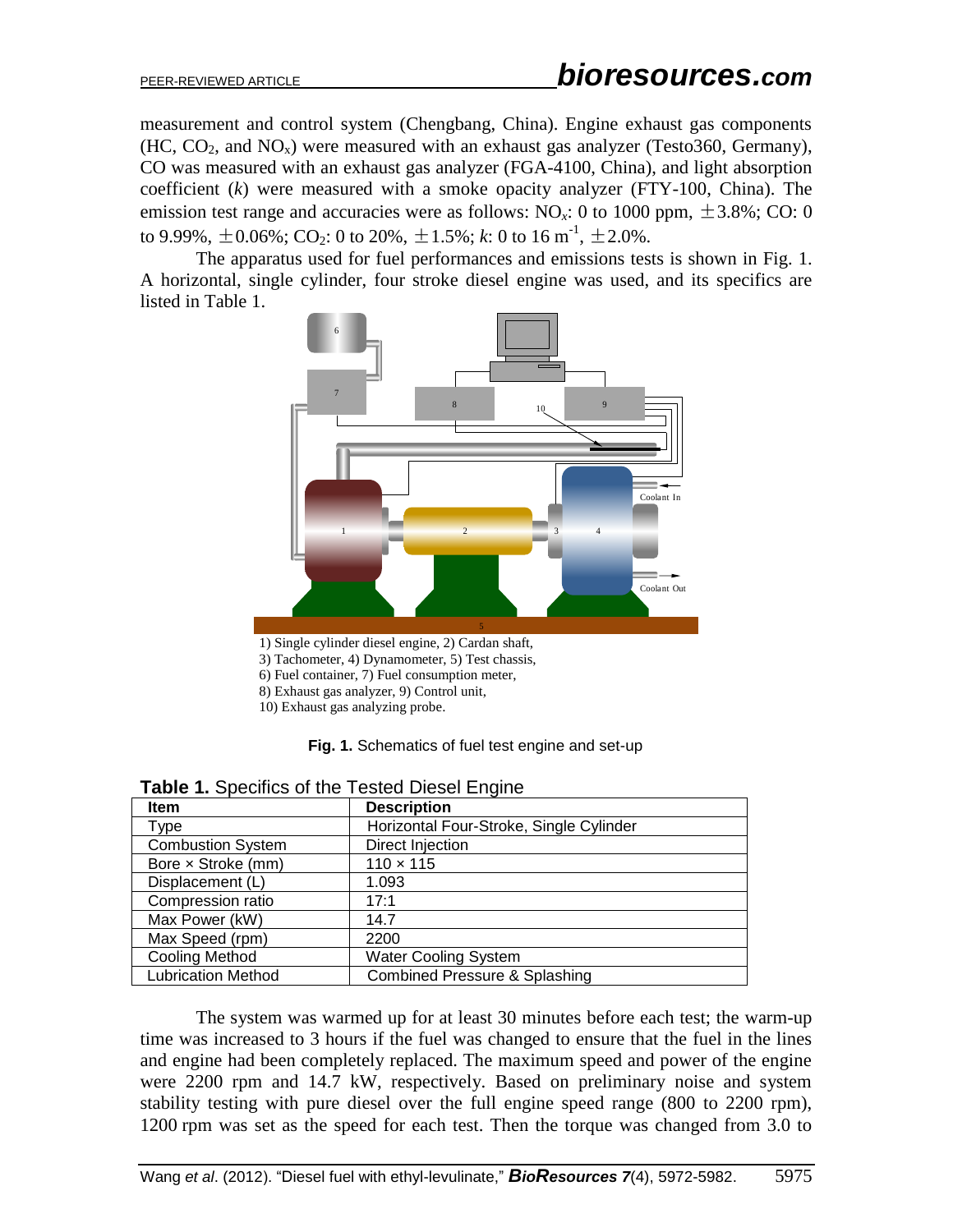57.0 Nm at 3.0 Nm intervals; the system achieved the imposed conditions by automatically adjusting the load and throttle. The average engine power, fuel consumption, and emission data were read and recorded simultaneously by the computer once the system became steady.

### **Tested Fuels**

Diesel fuel was obtained from China Petroleum and Chemical Corporation (Henan Branch), EL (>99.9 wt%) was obtained from Shanghai Zhuorui Chemical Industry Co., Ltd., and *n*-butanol(>99.9 wt%) was obtained from Tianjin Fuyu Fine Chemical Industry Co., Ltd. The performances and emissions of the engine fueled with pure 0# diesel were measured as the control (denoted as EL-0). Then subsequent tests were conducted when the engine was fueled with EL-diesel blends with EL of 5%, 10%, 15%, and 20% in volume (labeled as EL-5, EL-10, EL-15 and EL-20, respectively). It should be noted that the phase separation was observed when the EL volume percent in EL-diesel blend was  $\geq$ 15% at room temperature (25 °C); the co-additive *n*-butanol was mixed in EL-15 and EL-20 at 2% and 5% (by volume), respectively, to improve the solubility of the EL in diesel. EL-5, EL-10, EL-15, and EL-20 were enclosed in reagent [bottles](http://dict.cn/reagent%20bottle), and the phase separation was not observed for more than one month at  $4 \text{ }^{\circ}\text{C}$ , 10 ºC, 15 ºC, 20 ºC, and 25 ºC. The properties of the blends fuels are listed in Table 2.

| Properties                                             | $EL-0$     | $EL-5$             | EL-10               | $EL-15$                                       | $EL-20$                                      |
|--------------------------------------------------------|------------|--------------------|---------------------|-----------------------------------------------|----------------------------------------------|
| Composition/(vol%)                                     | 100%diesel | 95%diesel<br>+5%EL | 90%diesel<br>+10%EL | 83% diesel<br>+15%EL<br>+2% <i>n</i> -butanol | 75%diesel<br>+20%EL<br>+5% <i>n</i> -butanol |
| Cold Filter Plugging<br>Point/ $(^{\circ}C)$           | $-2$       | $-2$               | -3                  | -4                                            | -3                                           |
| Density $(20^{\circ}C)/(g \cdot cm^{-3})$              | 0.836      | 0.845              | 0.853               | 0.862                                         | 0.870                                        |
| Kinematic Viscosity<br>$(40^{\circ}C)/(mm^{2} s^{-1})$ | 2.83       | 2.68               | 2.63                | 2.56                                          | 2.25                                         |
| Closed-cup Flash Point<br>$/(^{\circ}C)$               | 61         | 62                 | 63                  | 50                                            | 48                                           |
| Oxygen Content/(wt%)                                   | $\Omega$   | 1.98               | 3.92                | 6.23                                          | 8.71                                         |
| Low Heating Value<br>$/(MJ·kg-1)$                      | 42.5       | 41.9               | 40.8                | 39.6                                          | 38.3                                         |

**Table 2.** Properties of the Blends Fuels

Note: Data was calculated on the base of (Zhang *et al.* 2010).

# **EXPERIMENTAL RESULTS**

### **Brake Specific Fuel Consumption**

The BSFC values for different fuel formulas at different engine powers are shown in Fig. 2. The inset has enlarged scales for convenient comparison. The BSFC is defined such that the fuel consumption is normalized with respect to the engine power. It was significantly higher at lower engine powers and showed a minimum at about 5.3 kW, corresponding to the highest engine efficiency at 1200 rpm. The BSFCs of the EL–diesel blends were about 10% higher than those for pure diesel and increased with EL content. The probable reason for this behavior was the lower heating value of EL (about 24 MJkg<sup>-1</sup> compared with 43 MJkg<sup>-1</sup> for standard 0# diesel fuel (Hayes *et al.* 2008)). The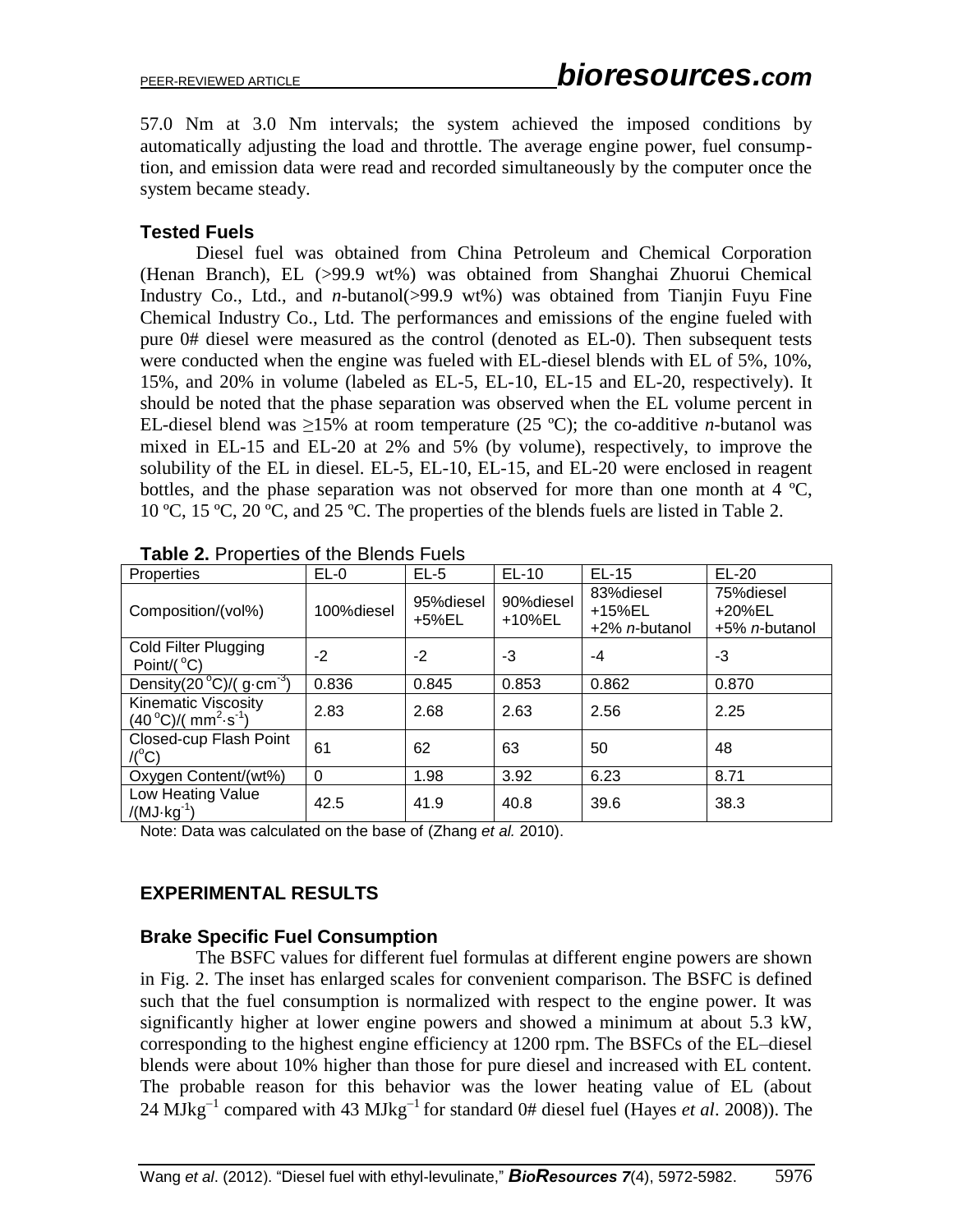lower BSFC for EL-20 compared with EL-15 was attributed to the higher heating value of *n*-butanol (about 33  $MJkg^{-1}$ ) compared with EL. The *n*-butanol was added to keep the 20% EL from separating in the EL-20 diesel blend.



**Fig. 2.** Variations of brake specific fuel consumption (BSFC) of different fuel formulas with engine power (constant speed: 1200 rpm, varying torque)

### **Emissions**

Figure 3 shows the variation in  $NO<sub>x</sub>$  emissions for the different fuel formulas as a function of engine power. The  $NO<sub>x</sub>$  emissions for the blends were not constant, but varied slightly. At lower powers (less than  $3 \text{ kW}$ ), the NO<sub>x</sub> emissions of EL-0 were lower than all the other blends. The  $NO<sub>x</sub>$  emissions of EL-5 and EL-10 decreased at higher powers. EL-15 and EL-20 always had higher  $NO<sub>x</sub>$  emissions than EL-0.



Fig. 3. Variations of NO<sub>x</sub> emissions of different fuel formulas with engine power (constant speed: 1200 rpm, varying torque)

There are three primary sources of  $NO<sub>x</sub>$  in the combustion process: thermal  $NO<sub>x</sub>$ , fuel NO<sub>x</sub>, and prompt NO<sub>x</sub>. Thermal NO<sub>x</sub> formation is recognized as the most relevant source from engine combustion. At lower engine powers, the amount of injected fuel is relatively small for the lower torque and load. With the higher oxygen content of the blended fuels, carbon and hydrogen can combust more efficiently than in pure diesel fuel.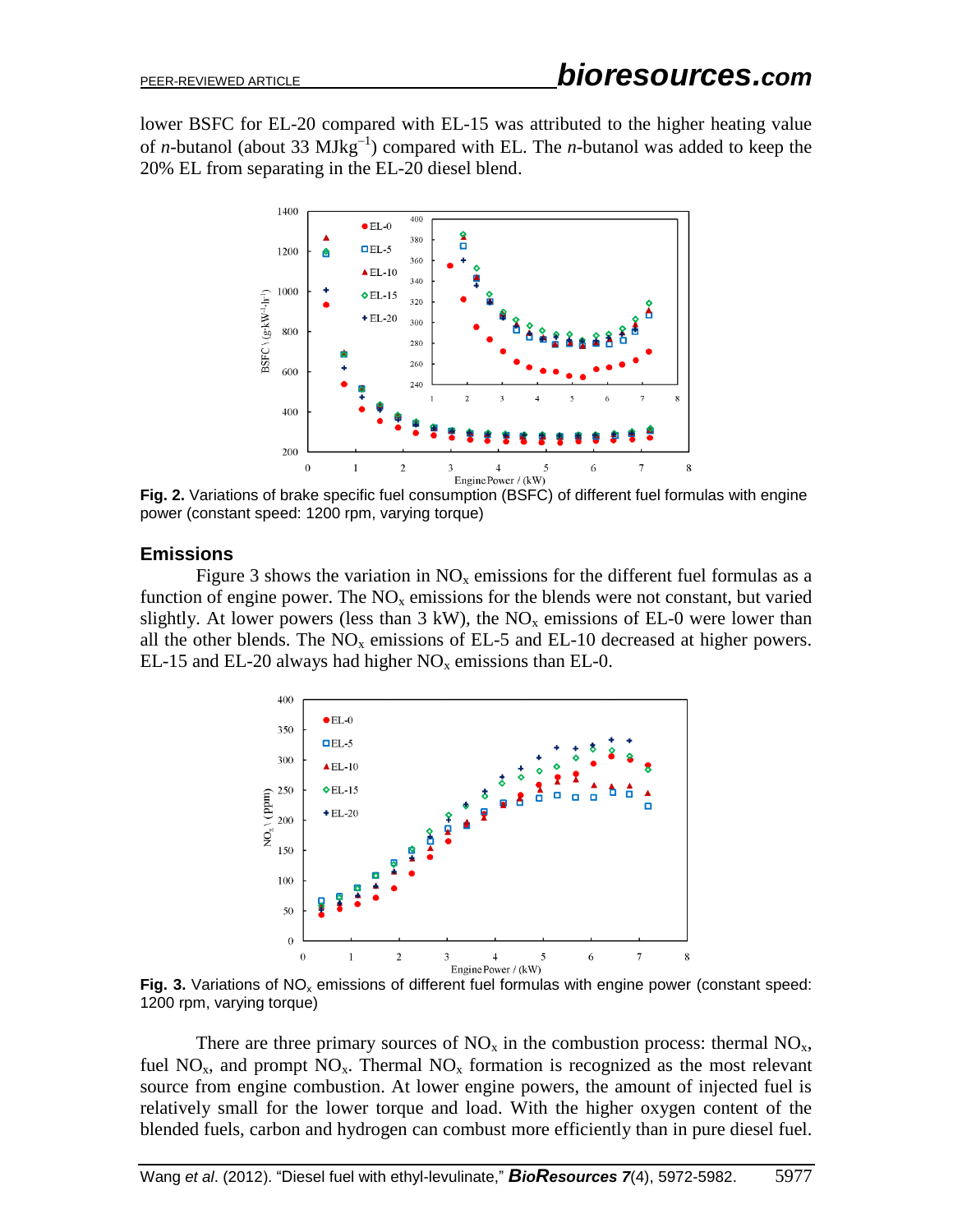Hence, the combustion temperature may be higher. Additionally, the lower cetane number for the blends leads to longer ignition delays. These factors tended to increase the formation of  $NO<sub>x</sub>$ . As the engine power increased, the effect of the lower oxygen content in the fuel injections became less notable, and the blends having higher oxygen contents (EL-15 and EL-20) led to higher  $NO_x$  emissions. At lower engine powers, the  $NO_x$ emissions for EL-20 were lower than those for EL-15; this was attributed to the higher percentage of *n*-butanol present.

The varying  $NO<sub>x</sub>$  emissions were probably caused by a competition between the temperature-lowering effect of the additive (because of the lower calorific value and higher heat of evaporation) and the opposing effect of the lower cetane number (and thus longer ignition delay) of the additive (leading possibly to higher temperatures during the premixing part of combustion). This delicate balance can shift one way or the other depending on the specific engine and its operating conditions (Corkwell *et al.* 2003).

Figure 4 shows the CO exhaust emissions for the pure diesel fuel and blends having various percentages of EL. Significant differences among the fuel formulas were observed only at the highest engine power, when the emitted CO by the blends was higher by about 30% compared to pure diesel. This was the limiting condition of the tested diesel engine at 1200 rpm: the engine efficiency was low and large amounts of injected fuel could not combust effectively. Such running conditions should be avoided in practical applications.



**Fig. 4.** Variations of CO emissions of different fuel formulas with engine power (constant speed: 1200 rpm, varying torque)

Figure 5 shows  $CO<sub>2</sub>$  exhaust emissions for the pure diesel fuel and the various percentages of the EL in its blends. The trends were somewhat similar to those of  $NO<sub>x</sub>$ , with the higher oxygenation levels resulting in higher  $CO<sub>2</sub>$  emission, while lower oxygenation levels resulted in lower emissions, and the pure diesel achieved intermediate results. With the oxygen content increasing in the overall fuels, carbon and hydrogen content must decrease, assuming all blend fuel combust completely, and  $CO<sub>2</sub>$ emission should increase with increasing of oxygen content. As mentioned above, CO emissions were not significant among different fuel formulas, so the  $CO<sub>2</sub>$  emission trends should be analyzed systematically with HC emissions. Unfortunately, the present work did not measure the HC emissions.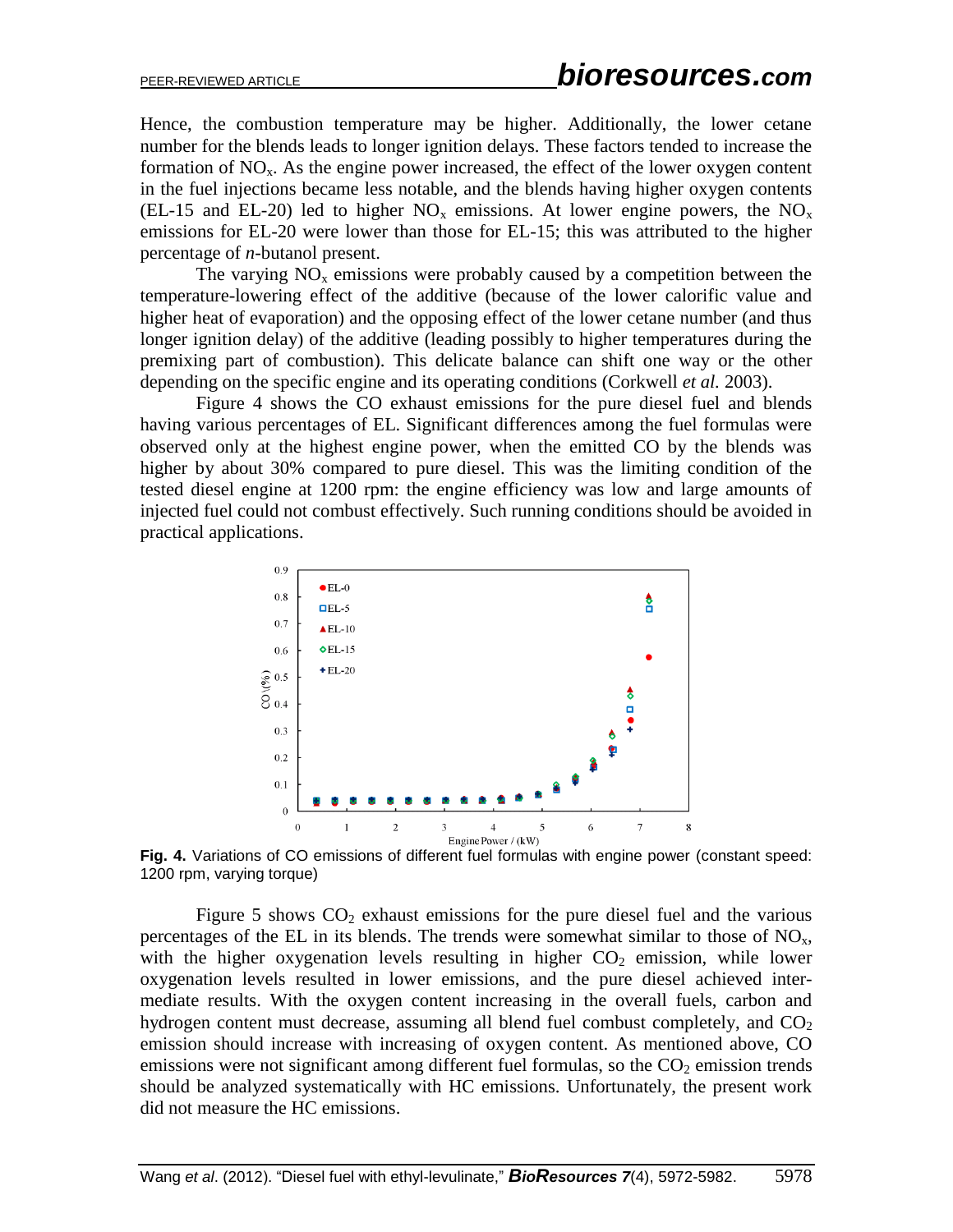

Fig. 5. Variations of CO<sub>2</sub> emissions of different fuel formulas with engine power (constant speed: 1200 rpm, varying torque)

The formation of unburned hydrocarbons originates from various sources in the engine cylinder. But this process is poorly understood: increasing and decreasing HC emissions have both been reported for diesel fuel containing alcohols (Rakopoulos *et al.* 2008, 2010; Huang *et al.* 2009; Sayin 2010). Smaller EL addition levels may increase the formation of unburned HC, resulting in reduced  $CO<sub>2</sub>$  emissions; when the level of the added oxygenation compound is sufficiently high, fuel combustion will be more complete, resulting in higher  $CO<sub>2</sub>$  emissions.



**Fig. 6.** Variations of smoke emissions of different fuel formulas with engine power (constant speed: 1200 rpm, varying torque)

Smoke emission data, represented by the light absorbing coefficient *k*, are shown in Fig. 6. Generally, the smoke opacity decreased with increasing EL oxygenation level. The smoke was generated in fuel-rich areas of the combustion chamber, especially in the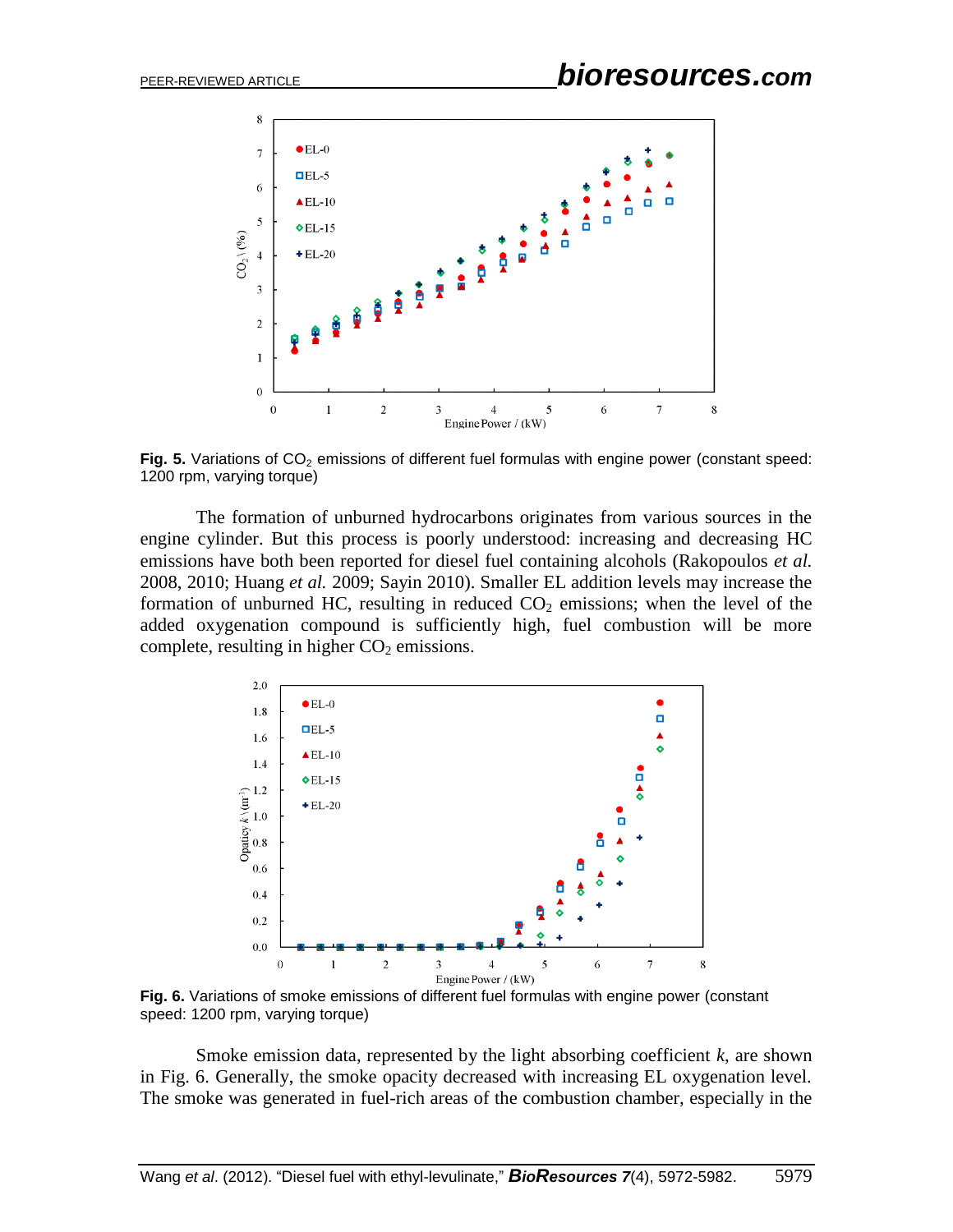fuel-spray core (liquid phase) of the pulverized jet. Oxidant from the additive ensures more complete combustion of the injected fuels and reduces the emission of smoke.

Because the highest engine efficiency was at 1200 rpm and about 5.3 kW, the BSFCs and emissions of the EL–diesel fuel blends were measured under these test conditions (Table 3).

| <b>Fuel Formula</b>          | <b>BSFC</b>                       | NO <sub>x</sub> | CO    | CO <sub>2</sub> | Opacity     |
|------------------------------|-----------------------------------|-----------------|-------|-----------------|-------------|
|                              | $/(g \cdot kW^{-1} \cdot h^{-1})$ | /(ppm)          | /(96) | /(96)           | $/(m^{-1})$ |
| $EL-0$                       | 247.2                             | 272             | 0.085 | 5.30            | 0.489       |
| $EL-5$                       | 277.7                             | 242             | 0.081 | 4.35            | 0.446       |
| $EL-10$                      | 277.6                             | 264             | 0.092 | 4.70            | 0.351       |
| EL-15 (2% <i>n</i> -butanol) | 282.9                             | 289             | 0.106 | 5.51            | 0.263       |
| EL-20 (5% <i>n</i> -butanol) | 282.2                             | 321             | 0.085 | 5.55            | 0.071       |

**Table 3.** Test Results for Different Fuel Formulas

### **CONCLUSIONS**

Experimental investigations have been conducted to evaluate and compare the performances and exhaust emission levels of EL as an additive to conventional diesel fuel, with EL percentages of 5%, 10%, 15% (with 2% *n*-butanol), and 20% (with 5% *n*butanol), in a horizontal single cylinder four stroke diesel engine. The following conclusions were drawn:

- 1. The present commercial diesel engine can work normally when fuelled with ELdiesel blends with EL percentage up to 20%, without any modification to the engine.
- 2. BSFC of EL-diesel blends were higher than pure diesel by 10%, due to the relatively lower heating value of EL.
- 3. Generally, the emissions of  $NO<sub>x</sub>$  and  $CO<sub>2</sub>$  increased with engine power, in accordance with greater injection of fuels, while they were not stable with the increasing of EL percentage in EL-diesel blends. Emissions of CO were similar for all of the fuel formulas. Smoke emissions were reduced with increasing percentage of EL (Figs. 3 to 6).
- 4. There were no phase separations observed in the EL-diesel blends stored for more than one month at 4 °C, 10 °C, 15 °C, 20 °C, and 25 °C. The EL-10 (10% EL and 90% diesel fuel) blend is recommended for its efficiency and moderate emissions. Notably, it is stable without any other co-additive (Table 3).

### **ACKNOWLEDGEMENTS**

The present investigations have been funded by the Hi-tech Research and Development Program of China (2012AA051802) and the National Science and Technology Support Program (2012BAD30B03).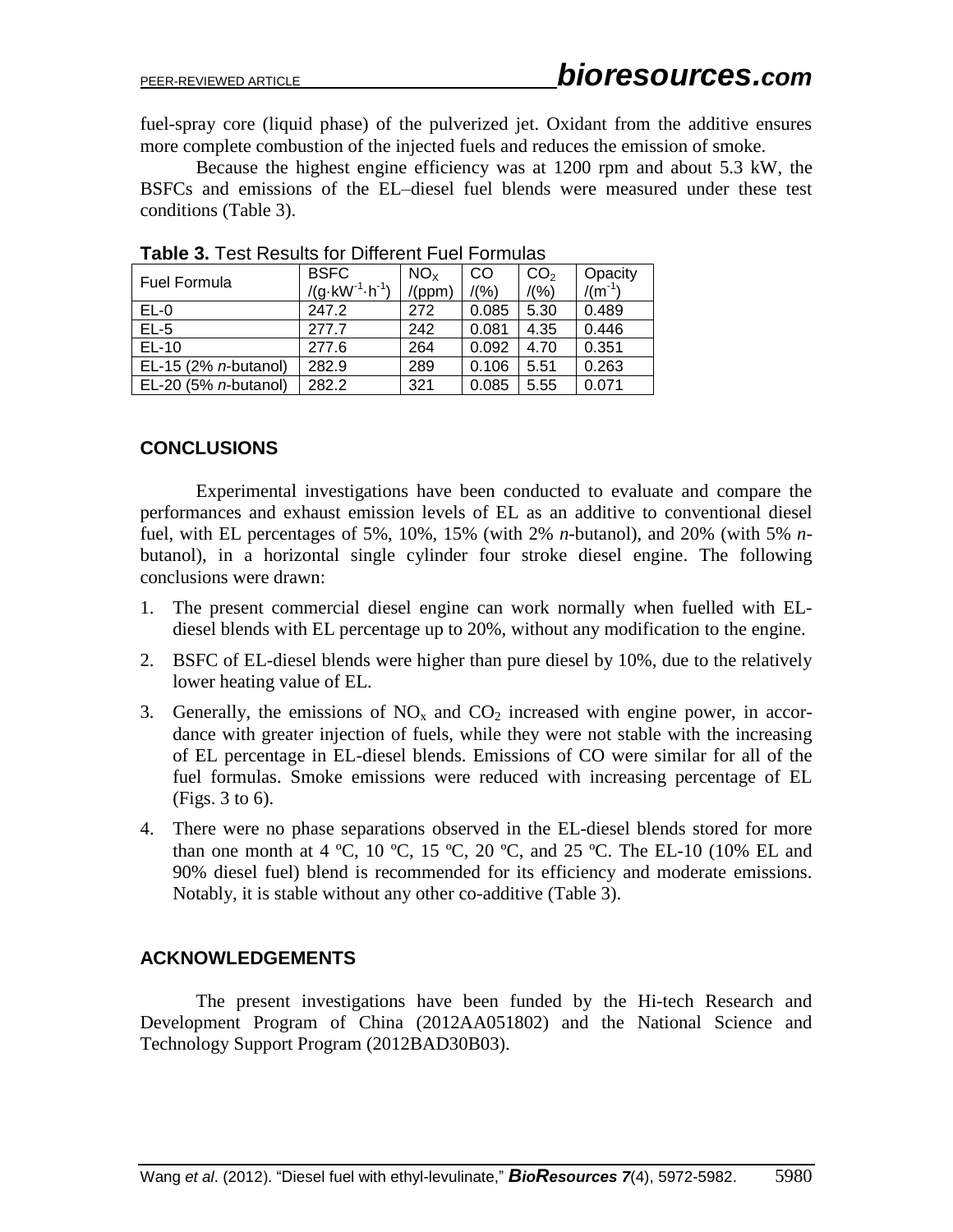## **REFERENCES CITED**

- Balat, M.  $(2011)$ . "Potential alternatives to edible oils for biodiesel production  $-A$  review [of current work,](http://www.sciencedirect.com/science/article/pii/S0196890410004553)" *Energy Convers. Manage.* 52(2), 1479-1492.
- Barabás, I., Todoruţ A., and Băldean D. (2010). "Performance and emission characteristics of a CI engine fueled with diesel–biodiesel–bioethanol blends," *Fuel* 89(12), 3827-3832.
- Buyukkaya, E. (2010). "Effects of biodiesel on a DI diesel engine performance, emission and combustion characteristics," *Fuel* 89(10), 3099-3105.
- Çelikten, İ., Koca, A., and Arslan, M. A. (2010). "Comparison of performance and emissions of diesel fuel, rapeseed and soybean oil methyl esters injected at different pressures," *Renew. Energy* 35(4), 814-820.
- Chang, C., Cen, P. L., and Ma, X. J. (2007). "Levulinic acid production from wheat straw," *Bioresour. Technol.* 98(7), 1448-1453.
- Corkwell, K. C., Jackson, M. M., and Daly, D. T. (2003). "Review of exhaust emissions of compression ignition engines operating on E diesel fuel blends," *SAE Transactions* 112(4), 2638-2653.
- Demirbas, A. (2009a). ["Biofuels securing the planet's future energy needs,](http://www.sciencedirect.com/science/article/pii/S0196890409001769)" *Energy Convers. Manage.* 50(9), 2239-2249.
- Demirbas, A. (2009b). ["Progress and recent trends in biodiesel fuels,](http://www.sciencedirect.com/science/article/pii/S0196890408003294)" *Energy Convers. Manage.* 50(1), 14-34.
- Fang, Q., and Hanna, M. A. (2002). "Experimental studies for levulinic acid production from whole kernel grain sorghum," *Bioresour. Technol.* 81(3), 187-192.
- Fitzpatrick, S. W. (1990). "Lignocellulose degradation to furfural and levulinic acid," U.S. Patent 4,897,497.
- Fitzpatrick, S.W. (1997). "Production of levulinic acid from carbohydrate-containing materials," U.S. Patent 5,608,105.
- Hayes, D. J., Fitzpatrick, S., and Hayes, M. H. B. (2008). "The Biofine process-Production of levulinic acid, furfural, and formic acid from lignocellulosic feedstocks," in: Kamm, B., Gruber, P. R., and Kamm, M. (Eds). *Biorefineries-Industrial Processes and Products: Status Quo and Future Directions*, Wiley-VCH Verlag GmbH, Weinheim, Germany, doi: 10.1002/9783527619849, Chapter 7.
- Hayes, M. H. B. (2009). "DIBANET-The production of sustainable diesel-misciblebiofuels from the residues and wastes of Europe and Latin America," http://www.carbolea.ul.ie/DIBANET.html. [accessed July 25, 2011].
- Huang, J., Wang, Y., Li S., and Roskilly, A. P. (2009). "Experimental investigation on the performance and emissions of a diesel engine fuelled with ethanol-diesel blends," *Appl. Therm. Eng.* 29(11-12), 2484-2490.
- Joshi, H., Moser, B. R., and Toler, J. (2011). "Ethyl levulinate: A potential bio-based diluent for biodiesel which improves cold flow properties," *Biomass Bioenergy* 35(7), 3262-3266.
- Kousoulidou, M., Fontaras, G., and Ntziachristos, L. (2010). "Biodiesel blend effects on common-rail diesel combustion and emissions," *Fuel* 89(11), 3442-3449.
- Lange, J. P, Van de Graaf, W. D, and Haan, R. J. (2009). "Conversion of furfuryl alcohol into ethyl levulinate using solid acid catalysts," *ChemSusChem* 2(5), 437-441.
- Luján, J. M., Bermúdez, V., and Tormos, B. (2009). "Comparative analysis of a DI diesel engine fuelled with biodiesel blends during the European MVEG-A cycle: